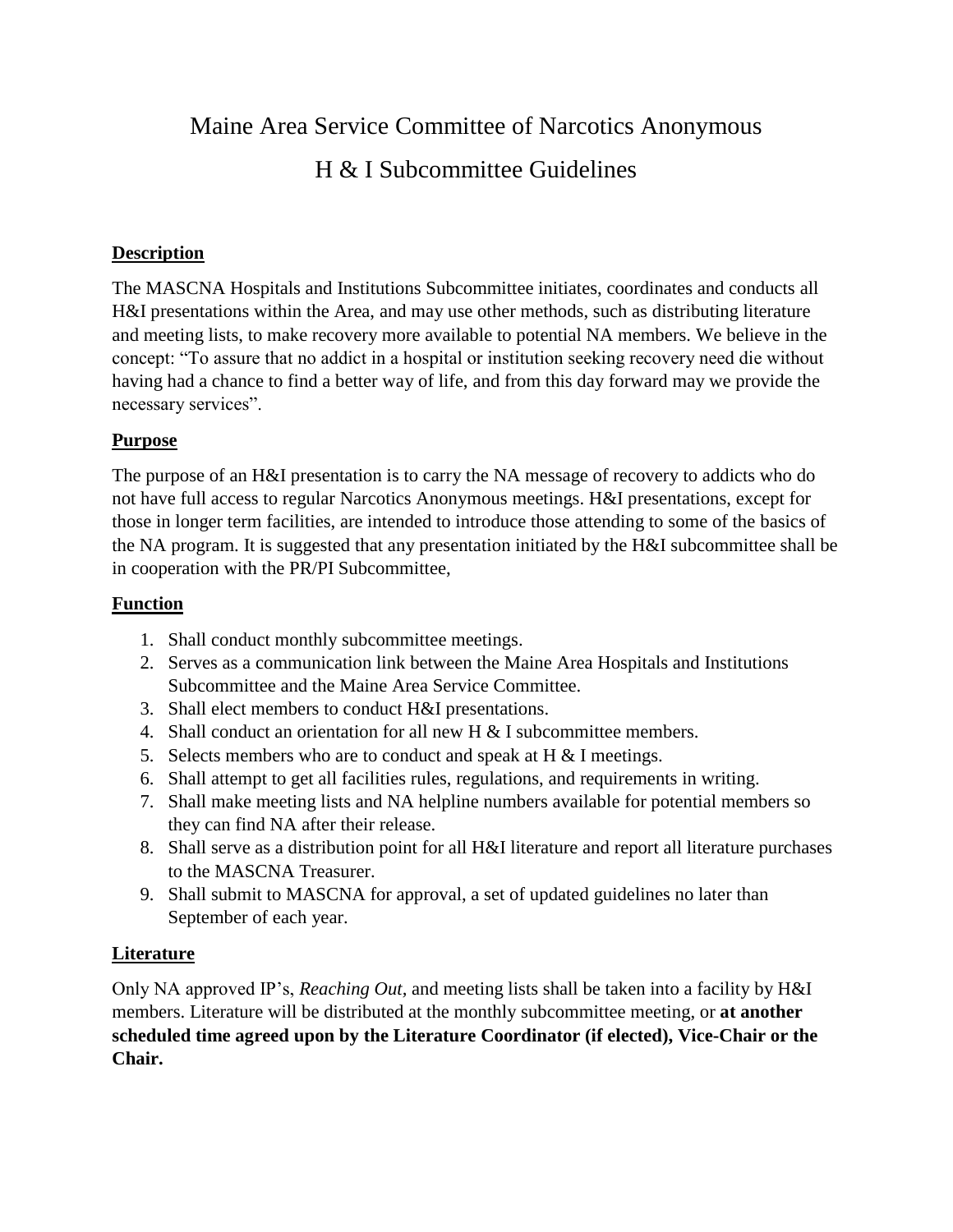Basic texts shall be made available for use in facilities that do not have funds to purchase them from NAWS at the subcommittee's discretion.

#### **Attendance**

All members shall attend all subcommittee meetings. If you absolutely cannot attend a subcommittee meeting, you must inform the Chairperson via email/phone ASAP. If a member misses two (2) consecutive subcommittee meetings with no reason for their absence given, they may be removed from their position.

# Agenda

- 1. Serenity Prayer
- 2. Twelve Traditions
- 3. Roll Call
- 4. Secretary's Report ( If no secretary, this will be included in the Chair's report)
- 5. Literature Report
- 6. Chair's Report ( If no Literature Coordinator position is used, this will include the literature report)
- 7. Ad-Hoc Reports
- 8. Panel Leaders Reports
- 9. Old Business
- 10. Elections
- 11. New Business
- 12. Adjournment
- 13. Closing 3rd Step Prayer

#### **Motions**

A main motion is a statement of an idea a member wants the subcommittee to put into practice. In order for any motion to proceed, it requires a second, the backing of another member who either wants the idea put into practice or wants to see further discussion of the idea take place. If no one seconds a motion, the motion dies for a lack of a second.

#### **Discussion**

Members speaking on an issue have three (3) to five (5) minuets in which to speak. Only one (1) issue will be on the floor at any time and when no other debate is in order. A member shall speak only when recognized by the Chairperson; to be recognized members will raise their hands. ALL members of the subcommittee shall have a voice on the floor.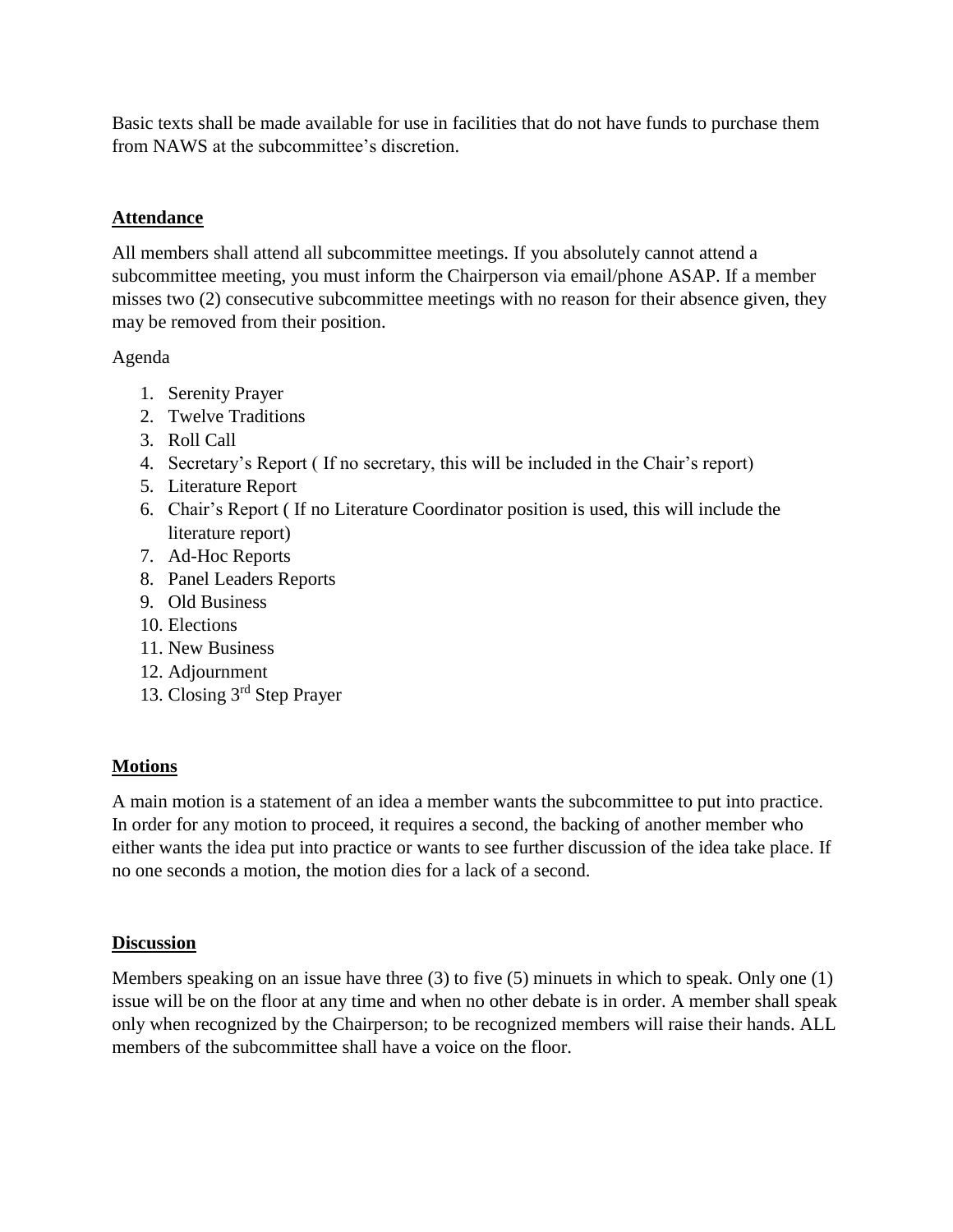# **Voting**

All regular business voting will be conducted by a show of hands vote. A simple majority vote (50% plus one) is needed for all business. The majority needed to pass a motion shall be determined from the total number of votes cast; abstentions stand alone and do not count as part of the votes cast. In addition, motions to waive guidelines require a 2/3 majority vote.

# **Nominations**

Nominations shall be solicited at the subcommittee meeting in March. A list of positions will be distributed, as well as the qualifications and responsibilities of each position. At the time of nominations, each nominee shall state, in person, their qualifications for serving the fellowship (clean time, NA sponsor, NA steps, NA service experience, and why they can and want to serve H&I).

Elected members who have not served two (2) consecutive terms will automatically appear on the list as a nominee, unless they decline to run for that position. A panel leader may only hold one (1) position at one (1) facility at a time, unless otherwise voted on by the subcommittee. Adhoc or temporary positions are the exception, and shall not be in conflict with current position held.

# **Elections**

An annual election shall be held in April with the newly elected members taking over at the time of election for one (1) year. All candidates shall meet the qualifications and abide by the responsibilities stipulated in these guidelines. The subcommittee elects all members, except the Chairperson, who is nominated at and elected by the ASC.

# **Terms of Office**

# **Regular term**

All members shall serve a one (1) year term to be elected in April. All vacating members shall work with incoming members to make a smooth transition, **there is no exception to this!**

#### **Vacant Positions**

Elections to fill vacant positions will be held monthly, as needed. In the event a position is filled by vacancy, the member may, at the completion of the term, be nominated for a complete term according to regular nomination and elections procedures.

#### **Temporary Positons**

In the event a panel member position becomes vacant, the Chairperson of the H&I Subcommittee may appoint a member with the qualifications stipulated in these guidelines (sub-section F) to temporarily fill the position.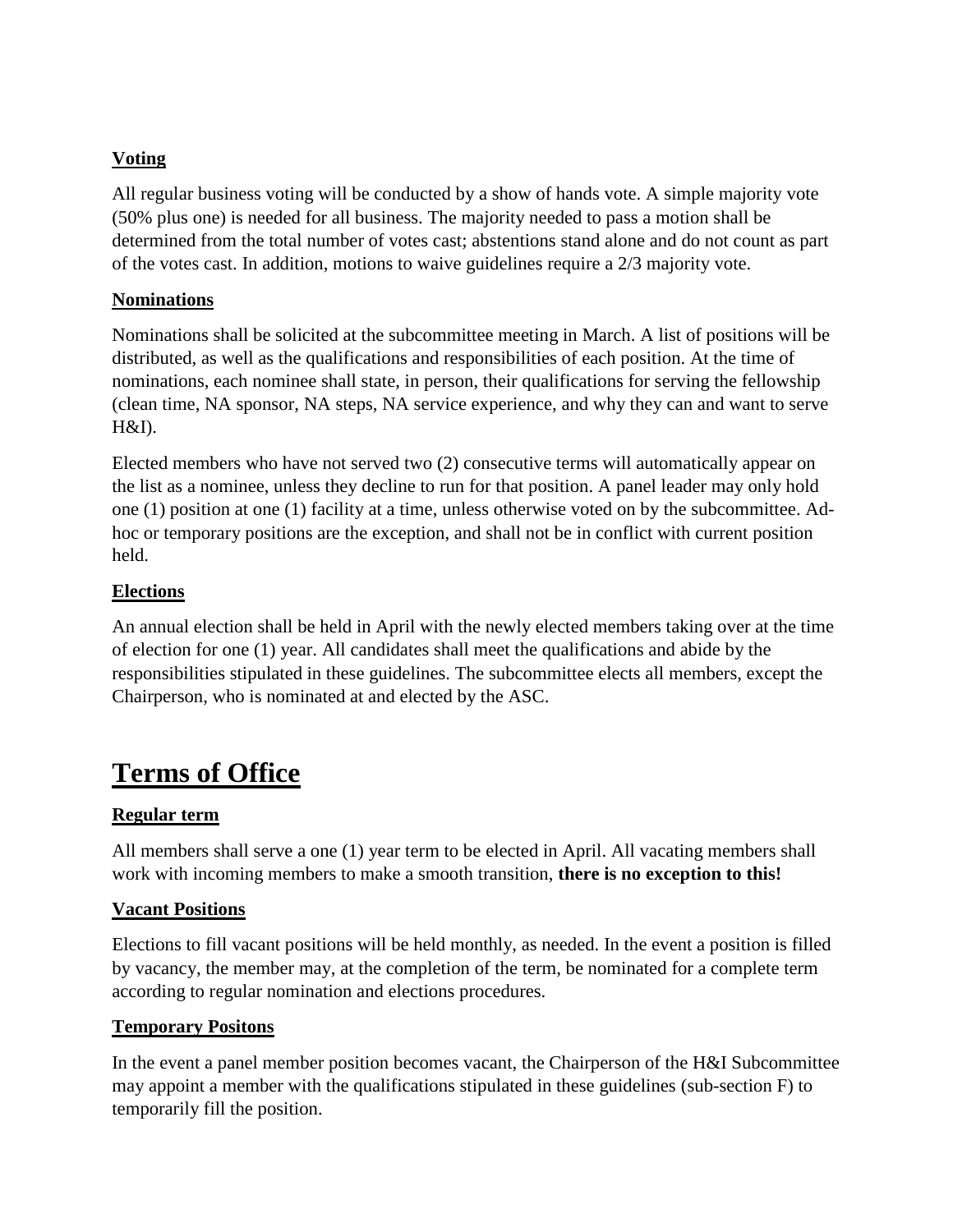# **Ad-Hoc Positions**

Ad-hoc positions shall be defined as a position created to serve a single purpose for a clearly specified length of time, such as workshops and/or learning days.After the objective of the adhoc position is fulfilled, its existence is no longer needed. The Chairperson of the H&I Subcommittee shall name the Ad-hoc Subcommittee and appoint a Chairperson.

#### **Resignation**

A member may resign at any time, and a successor shall be named and approved by the subcommittee. Upon the resignation of the H&I Chairperson, the Vice-Chairperson shall assume the responsibilities of the Chairperson until the ASC has an election for that position.

# **Removal**

A member of the subcommittee shall be **immediately** removed from office by the Chairperson of the H&I Subcommittee due to the following:

- Relapse and/or loss of clean time
- Failure to abide by the rules and regulations of a facility
- Theft of ANY KIND within the fellowship or at a facility we serve.
- Failure to perform responsibilities as outlined in these guidelines.

*Our 10th Concept states: "Any member of a service body can petition that body for the redress of a personal grievance, without fear of reprisal".* If a member feels they have been wrongly removed or accused, that member can petition the subcommittee to address their grievance, without fear of reprisal.

# **Re-Election**

In keeping with the principal of rotating leadership, it is recommended that no officer of the H&I Subcommittee serve more than two (2) consecutive regular terms in the same position. Members may succeed themselves by re-election only one (1) time unless there are no other willing volunteers for the position.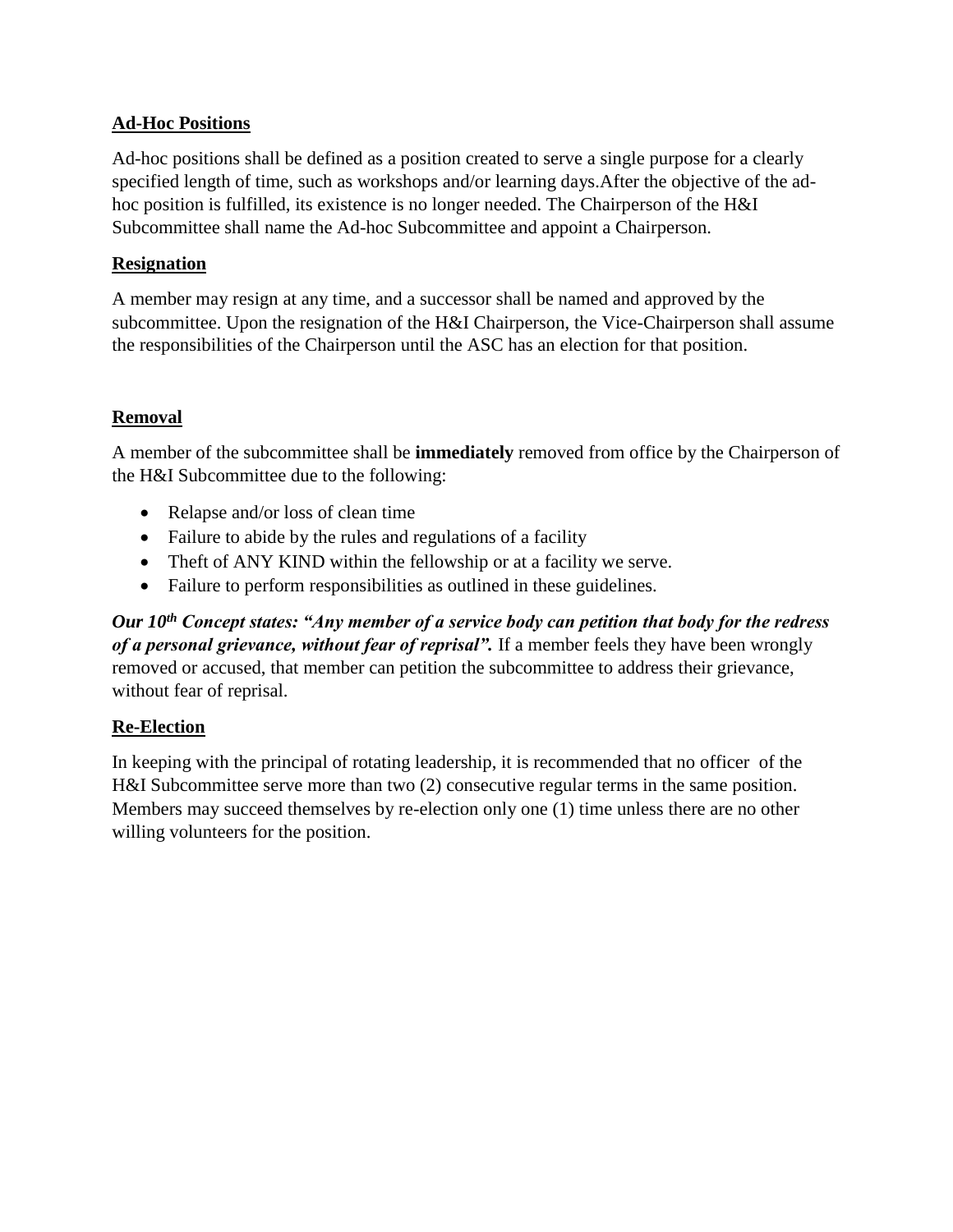# **ELECTED OFFICERS**

The following is a summary of the responsibilities of an elected Officer. The H&I Subcommittee's officers shall be a Chairperson, Vice Chairperson, and Secretary. All officers are to be elected by a simple majority vote of the subcommittee at large, except for the Chairperson, who is nominated by and elected at the ASC. Officers of the subcommittee will often be called upon to do more than is indicated in these guidelines. The success or failure of a subcommittee depends in great part upon the dedication and leadership of its officers.

#### **A. Chairperson**

 The H&I chairperson is elected by the Area Service Committee as outlined in MASCNA Guidelines. The H&I subcommittee is directly responsible to the ASC through the H&I Chairperson.

#### **Qualifications:**

- 1. Clean time requirement two (2) years
- 2. Has an NA sponsor, a working knowledge of the Twelve Steps of NA, the Twelve Traditions of NA and the Twelve Concepts for NA Service.
- 3. Has a working knowledge of MASCNA and H&I Guidelines.
- 4. Has the willingness and the desire to serve in this capacity.
- 5. Has previous H & I Subcommittee Experience, unless waived by ASC at elections.

#### **Responsibilities:**

- 1. Schedules subcommittee meetings and sets an agenda for each meeting.
- 2. Facilitates the subcommittee meetings and delegates tasks as necessary.
- 3. Shall conduct the orientation meeting for all new H&I Subcommittee members.
- 4. Shall submit an updated version of the guidelines, one (1) time each year.
- 5. Reports to the MASCNA and attends all ASC meetings.
- 6. The H&I chairperson must attend all H&I subcommittee meetings.
- 7. Is responsible for giving a monthly report of all budget expenditures.
- 8. Is aware of all matters that effect H&I in the Maine Area.
- 9. Makes sure that a link of communication is maintained between the subcommittee and the individual facilities it serves. This communication can be done by the panel leaders, but the Chairperson should ensure that it is taking place.
- 10. Ensure that the panel leaders and panel members comply with both the H&I Subcommittee guidelines and the MASCNA Guidelines, as well as the rules and regulations of the individual facilities.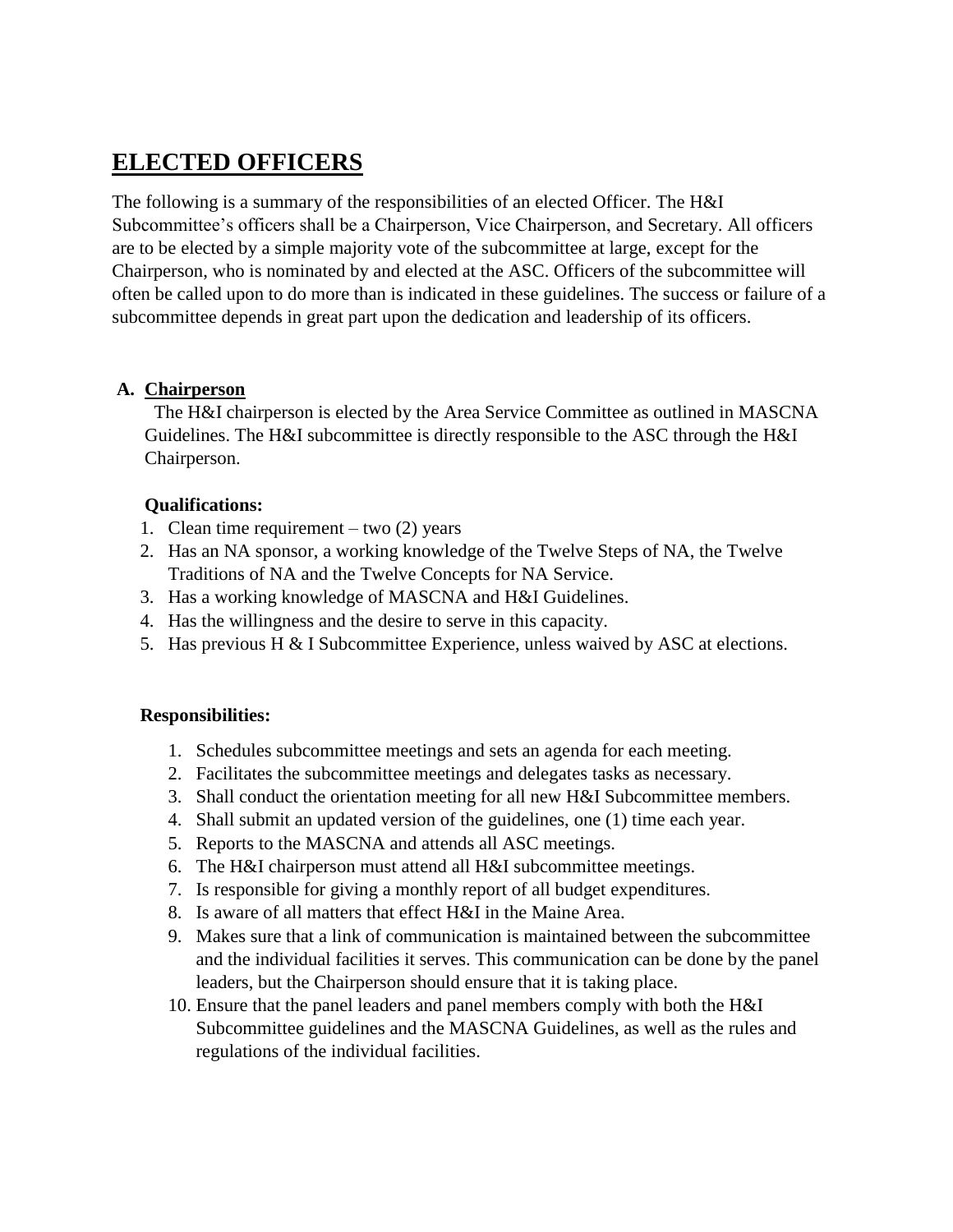- 11. Shall maintain an updated and accurate binder consisting of H&I information (contact list, flyers, H&I Handbook, Subcommittee minutes and anything else deemed important and related to H&I.
- 12. Shall ensure the subcommittee has literature and updated meeting lists monthly.
- 13. When there is no Literature Coordinator, shall take on all Literature Coordinator responsibilities.
- 14. Is ultimately responsible for the subcommittee fulfilling its purpose.

# B. **Vice Chairperson**

# **Qualifications**

- 1. Has one (1) year of continuous abstinence from all drugs.
- 2. Has been active for at least six (6) months in the H&I Subcommittee, unless otherwise agreed upon and voted on by the H&I Subcommittee.
- 3. Has an NA sponsor, a working knowledge of the Twelve Steps of NA, the Twelve Traditions of NA and the Twelve Concepts for NA Service.
- 4. Has a working knowledge of MASCNA and H&I Guidelines.
- 5. Has the willingness and the desire to serve in this capacity.

# **Responsibilities**

- 1. Shall attend all monthly H&I Subcommittee meetings in their entirety.
- 2. Shall notify the H&I Chairperson when unable to attend a subcommittee meeting.
- 3. Shall act as Chairperson in the Chair's absence at the subcommittee meetings and the ASC.
- 4. Shall attend at least two (2) ASC meetings per year.
- 5. Shall own, read and understand the World Service H&I Handbook, H&I Subcommittee Guidelines and the H&I Orientation Packet.
- 6. Shall maintain regular contact with Panel Leaders to verify that all presentations are covered and that the facilities needs are being met.
- 7. Shall make and second motions at the subcommittee meetings and shall be a voting member.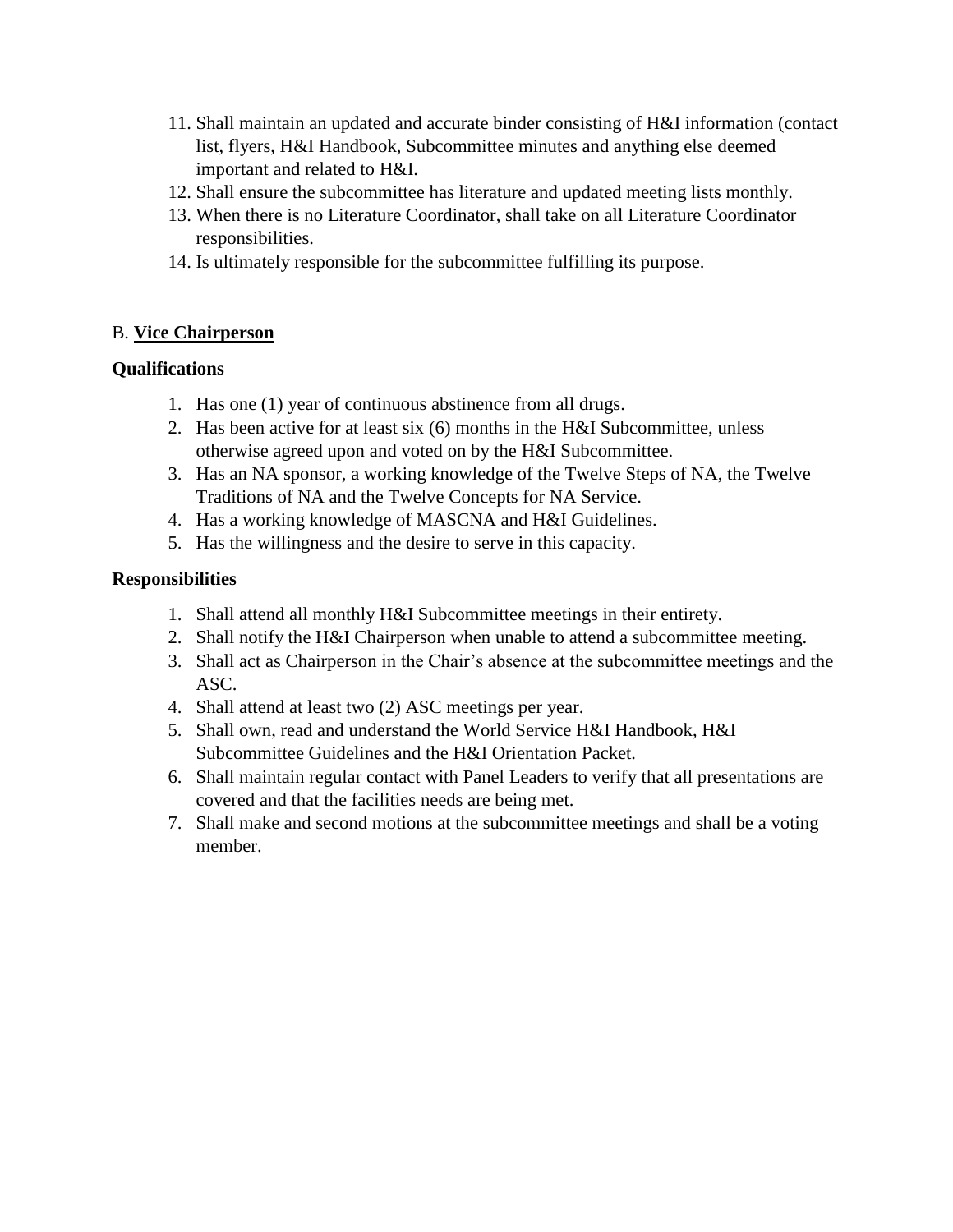#### C. **Secretary**

#### **Qualifications**

- 1. Has one (1) year of continuous abstinence from all drugs.
- 2. Has secretarial and organizational skills and is computer literate.
- 3. Has access to computer, internet and printer.
- 4. Has an NA sponsor, a working knowledge of the Twelve Steps of NA, the Twelve Traditions of NA and the Twelve Concepts for NA Service.
- 5. Has a working knowledge of MASCNA and H&I Guidelines.
- 6. Has the willingness and the desire to serve in this capacity.

#### **Responsibilities:**

- 1. Shall attend all monthly H&I Subcommittee meetings in their entirety.
- 2. Shall notify the H&I Chairperson when unable to attend a subcommittee meeting.
- 3. Shall own, read and understand the World Service H&I Handbook, H&I Subcommittee Guidelines and the H&I Orientation Packet.
- 4. Shall take accurate minutes of the subcommittee meeting
- 5. Shall maintain and update roster of all subcommittee facility information and subcommittee members.
- 6. Shall type and email, monthly subcommittee meeting minutes and roster to all subcommittee members within two (2) weeks of the subcommittee meeting.
- 7. Shall maintain an ongoing file of all minutes and correspondences.
- 8. Shall contact each subcommittee member and remind them of next subcommittee meeting, mass email is allowed.
- 9. Shall make and second motions at the subcommittee meetings and shall be a voting member

#### D. **Literature Coordinator**

**This position may or may not be active, at the discretion of the H&I Subcommittee. When this position is not active, the responsibilities rest with the Chair of the H&I Subcommittee, unless otherwise specified, but must be the responsibility of an officer (Chair, Vice Chair, Secretary).**

#### **Qualifications:**

- **1.** Has one (1) year of continuous abstinence from all drugs.
- 2. Has an NA sponsor, a working knowledge of the Twelve Steps of NA, the Twelve Traditions of NA and the Twelve Concepts for NA Service.
- 3. Has a working knowledge of MASCNA and H&I Guidelines.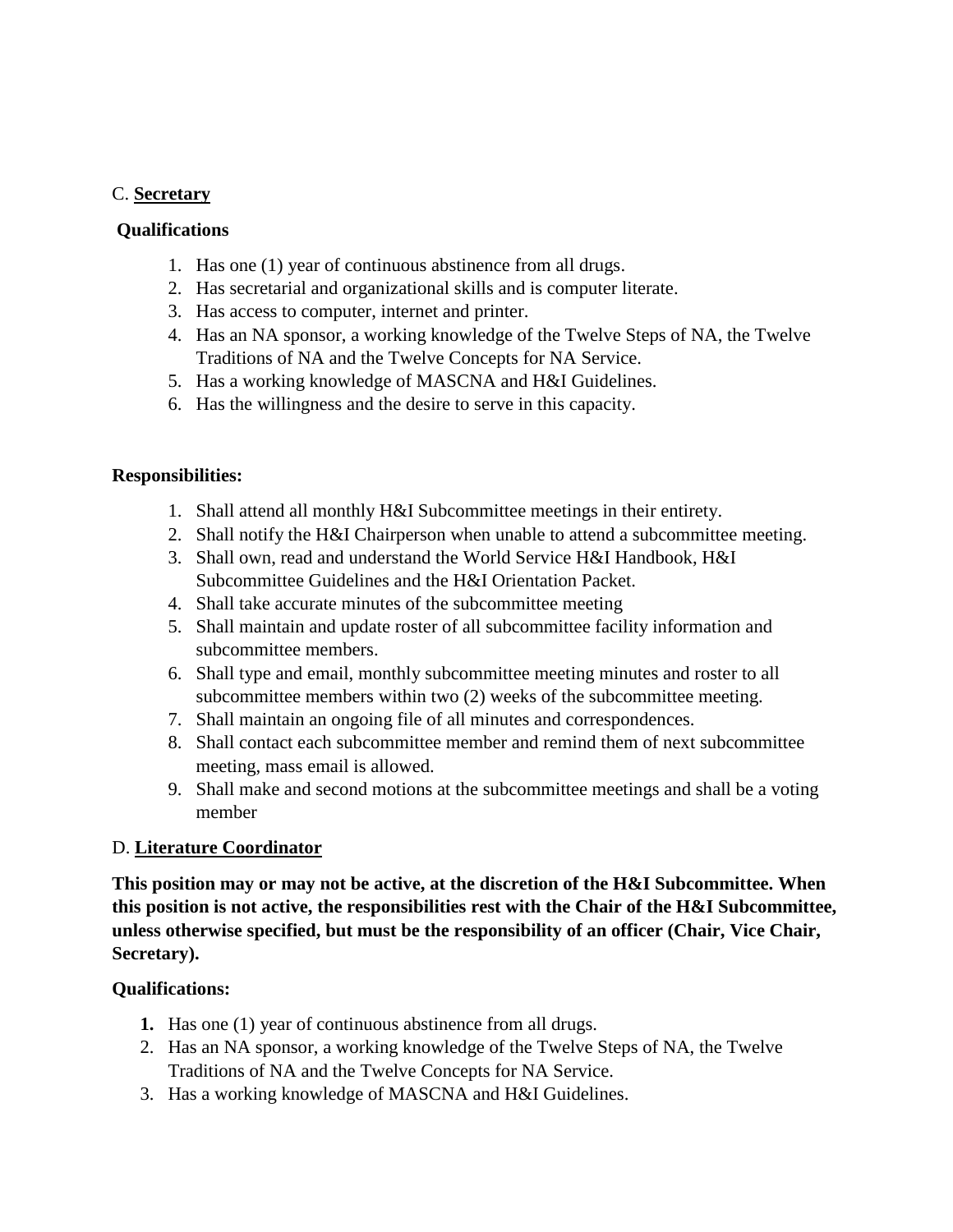4. Has the willingness and the desire to serve in this capacity.

#### **Responsibilities:**

- 1. Shall fill literature orders from the panel leaders.
- 2. Shall keep an updated inventory of the subcommittee's literature and a record of literature distributed to panel leaders.
- 3. Shall make a report at the monthly subcommittee meeting on literature distributed and/or purchased.
- 4. Shall work with the Chairperson to make sure the necessary literature is obtained from the ASC.

# **THE PANEL**

The panel should never consist of less than two members. These panel members should be made aware of all their responsibilities by the panel leader during the orientation stage.

#### E. **Panel Leader**

#### **Qualifications:**

- 1. Has one (1) year of continuous abstinence from all drugs.
- 2. Shall be qualified and elected into position by the H&I Subcommittee.
- 3. Has been active for six (6) months in the H&I Subcommittee, unless otherwise agreed upon and voted on by the H&I Subcommittee.
- 4. Has no involvement with a given facility on a professional or volunteer basis.
- 5. Has an NA sponsor, a working knowledge of the Twelve Steps of NA, the Twelve Traditions of NA and is familiar with the Twelve Concepts for NA Service.
- 6. Has a working knowledge of H&I Guidelines.
- 7. Has a clear message of recovery in Narcotics Anonymous.
- 8. Has the willingness and the desire to serve in this capacity.
- 9. Understands the importance of a clear NA message and what is considered a "mixed message" and why a "mixed message" is detrimental to carrying the message of Narcotics Anonymous to the addict who still suffers.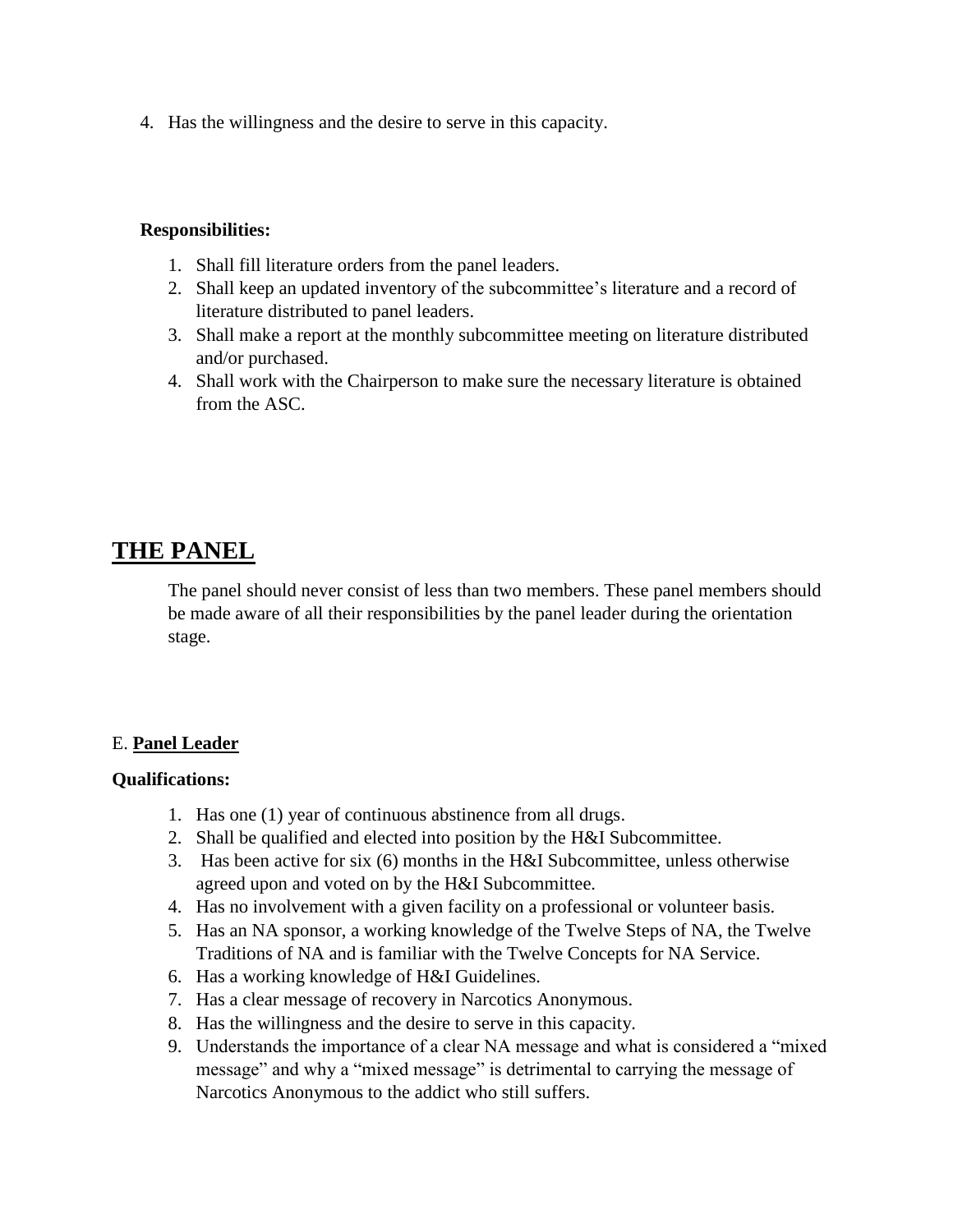#### **Responsibilities:**

- 1. Shall conduct H&I meetings/presentations in the facility being served according to acceptable procedures.
- 2. Shall be responsible for all panel members in the meeting, and for making sure the meeting starts and ends on time, including literature brought into, or left for the meeting at a facility.
- 3. Shall notify the Chair, Vice Chair, and facility, in advance, when unable to conduct a regularly scheduled meeting.
- 4. Shall inform all panel members of H&I's Do's and Don'ts, the H&I format used at the meeting, and facility rules and regulations before they are to speak.
- 5. Shall attend all monthly H&I Subcommittee meetings in their entirety.
- 6. Shall notify the H&I Chairperson when unable to attend an H&I subcommittee meeting.
- 7. Shall own, read and understand the H&I Subcommittee Guidelines and the H&I Orientation Packet.
- 8. Ensure that the Chairperson receives any facility contact information.
- 9. Ensure that the Chairperson is immediately made aware of any issues or problems that arise at any meeting/presentation.
- 10. Shall abide by the H&I Subcommittee guidelines and facility requirements, and can be removed from their position for not following H&I and facility requirements.
- 11. Shall make and second motions at the subcommittee meetings and shall be a voting member.

# F. **The Panel Member**

#### **Qualifications:**

- 1. Shall have at least six (6) months of continuous abstinence from all drugs.
- 2. Shall be qualified, elected and assigned by the H&I Subcommittee, and be cleared by the facilities whenever necessary.
- 3. Has no involvement with a given facility on a professional or volunteer basis.
- 4. Has worked, or is currently working, the Twelve steps of Narcotics Anonymous and understands the Twelve Traditions of Narcotics Anonymous.
- 5. Preferably has an NA sponsor, or is actively searching for one.
- 6. Has a **CLEAR** message of recovery in Narcotics Anonymous and has been through the orientation process